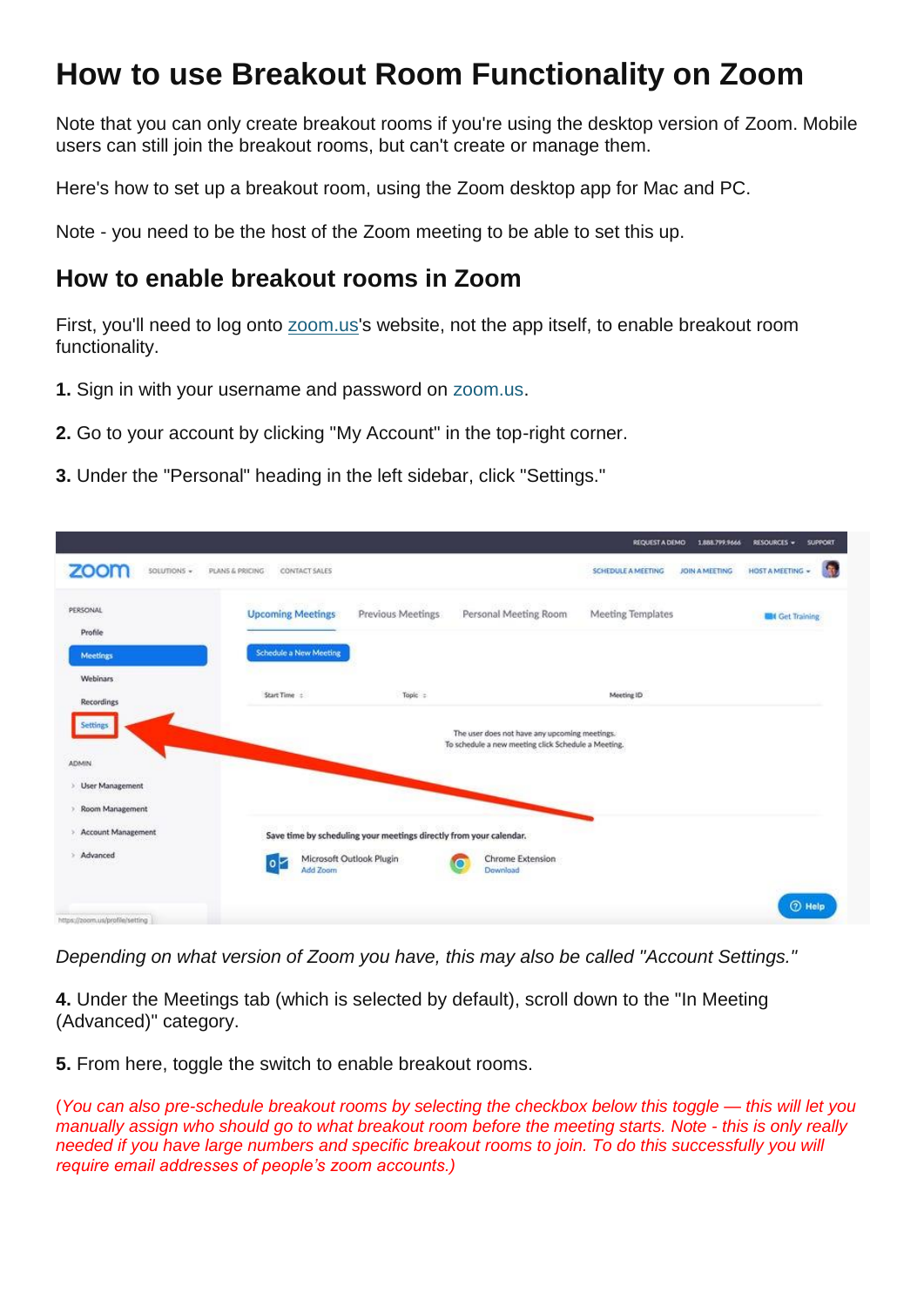

You have to flip the switch to the right to turn it on.

## **How to create breakout rooms in your Zoom call**

**1.** Open up the Zoom application on your Mac or PC and log in.

**2.** Select either "New Meeting" or "Schedule" to schedule an upcoming meeting. Either way, you must be the host to create breakout rooms.

**3.** When the meeting begins, in the bottom toolbar you'll now see a "Breakout Rooms" icon that wasn't there previously. Sometimes this appears after clicking the "More" button which looks like 3 dots.



Click the "Breakout Rooms" option.

**4.** From here, you can either allow Zoom to automatically sort your participants into the number of rooms you select, or sort out each room manually.

**5.** Once you've decided on your setting, click the "Create Breakout Rooms" button.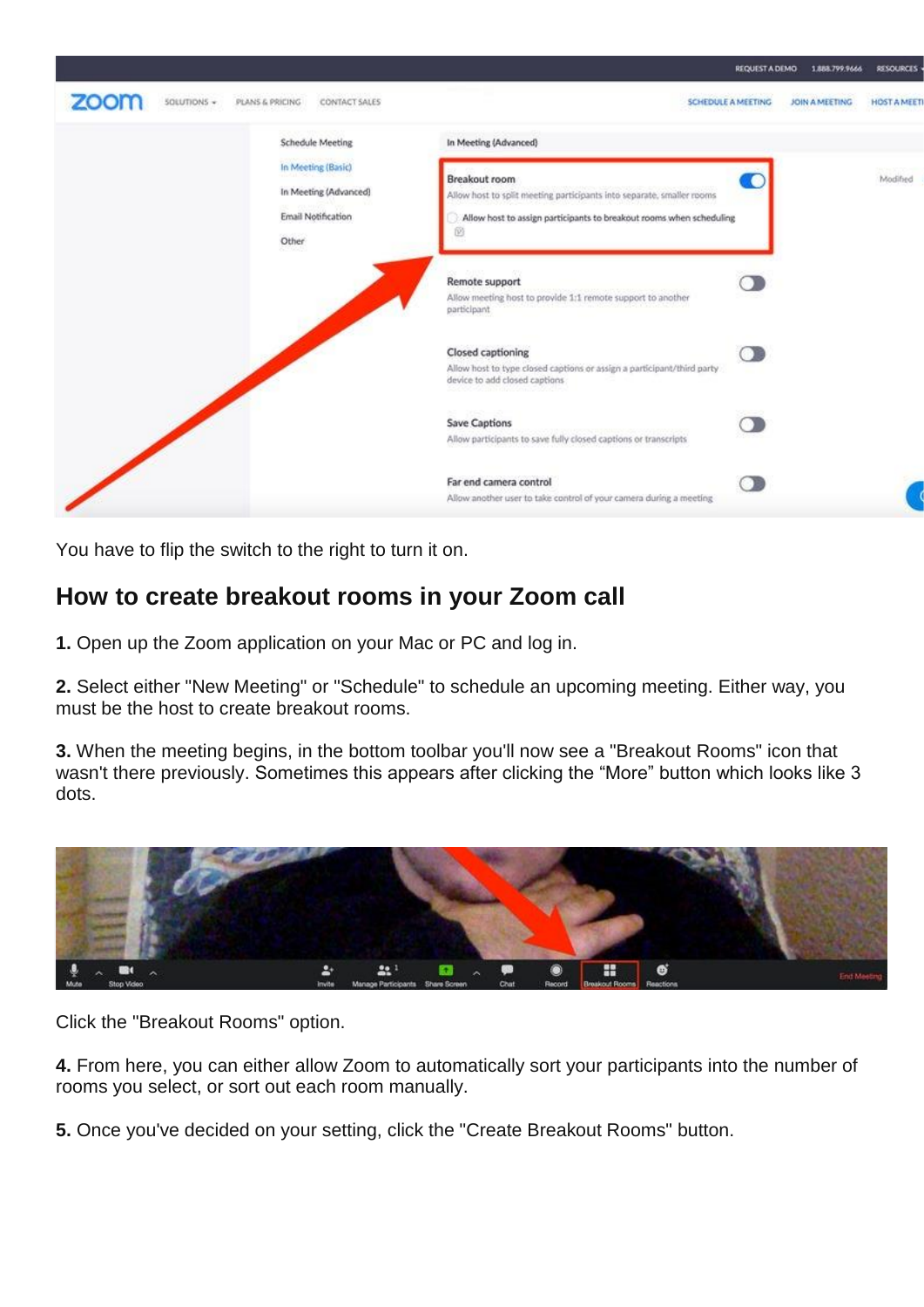

You can sort the rooms in two ways:

- 1. Automatically this will randomly assign your meeting participants into the number of breakout rooms you have specified.
- 2. Manually this will create number of breakout rooms you have selected and you will need to manually assign each participant to each breakout group. This can be useful if you have specific reasons for putting people in certain groups together.

## **How to manage a breakout room in Zoom**

A dialogue box will show the rooms you've created.

**1.** Click a room to see who's in it, or hover over to move, rename, delete, or reassign people from various rooms.

**2.** Select the "Options" button to enable your various breakout room settings.